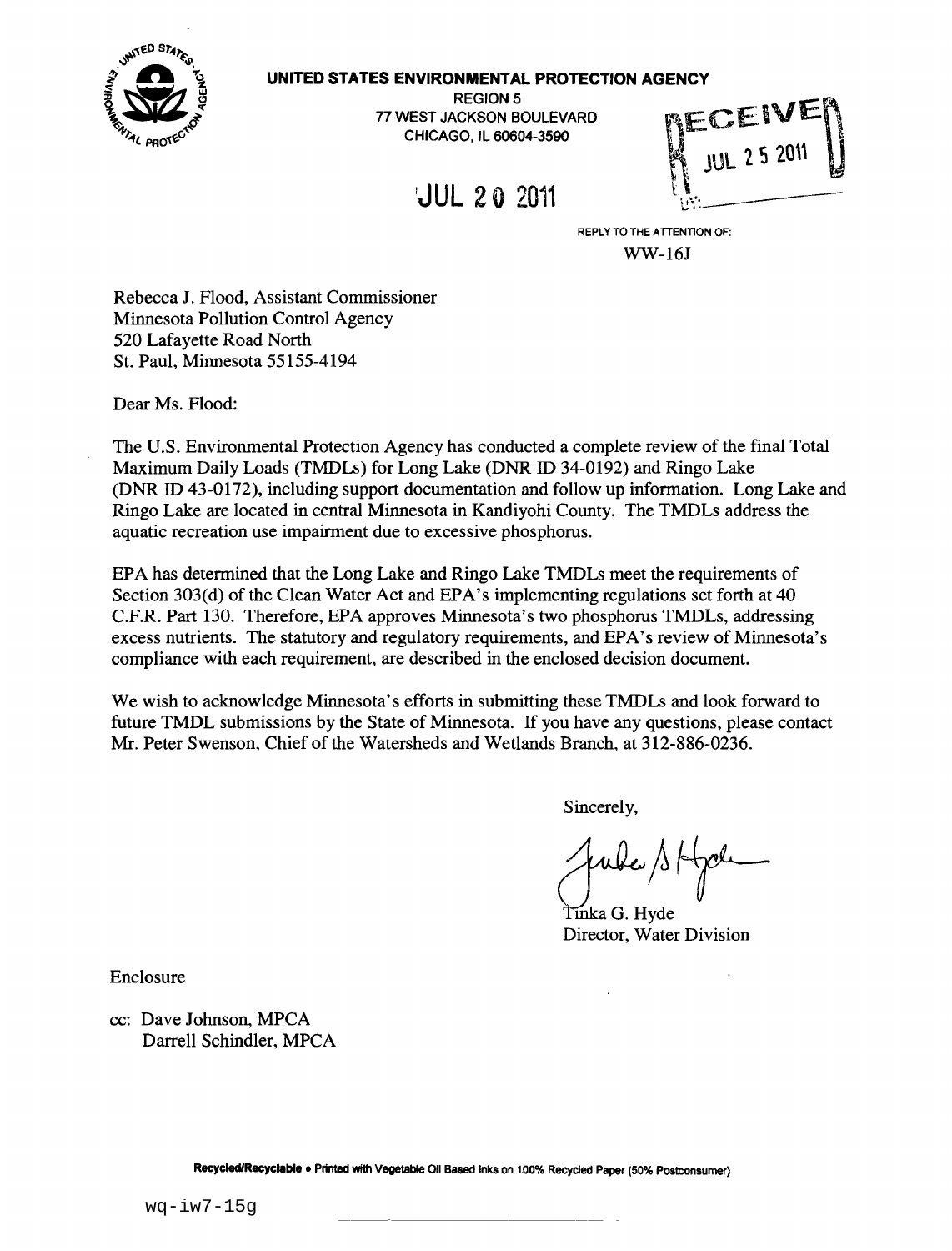TMDL: Long and Ringo Lakes Phosphorus TMDL, Kandiyohi County, MN Date: July 20, 2011

# DECISION DOCUMENT FOR THE LONG AND RINGO LAKES PHOSPHORUS TMDLs, KANDIYOHI COUNTY, MN

Section 303(d) of the Clean Water Act (CWA) and EPA's implementing regulations at 40 C.F.R. Part 130 describe the statutory and regulatory requirements for approvable TMDLs. Additional information is generally necessary for EPA to determine if a submitted TMDL fulfills the legal requirements for approval under Section 303(d) and EPA regulations, and should be included in the submittal package. Use of the verb "must" below denotes information that is required to be submitted because it relates to elements of the TMDL required by the CWA and by regulation. Use of the term "should" below denotes information that is generally necessary for EPA to determine if a submitted TMDL is approvable. These TMDL review guidelines are not themselves regulations. They are an attempt to summarize and provide guidance regarding currently effective statutory and regulatory requirements relating to TMDLs. Any differences between these guidelines and EPA's TMDL regulations should be resolved in favor of the regulations themselves.

# 1. Identification of Waterbody, Pollutant of Concern, Pollutant Sources, and Priority Ranking

The TMDL submittal should identify the waterbody as it appears on the State's/Tribe's 303(d) list. The waterbody should be identified/georeferenced using the National Hydrography Dataset (NHD), and the TMDL should clearly identify the pollutant for which the TMDL is being established. In addition, the TMDL should identify the priority ranking of the waterbody and specify the link between the pollutant of concern and the water quality standard (see section 2 below).

The TMDL submittal should include an identification of the point and nonpoint sources of the pollutant of concern, including location of the source(s) and the quantity of the loading, e.g., lbs/per day. The TMDL should provide the identification numbers of the NPDES permits within the waterbody. Where it is possible to separate natural background from nonpoint sources, the TMDL should include a description of the natural background. This information is necessary for EPA's review of the load and wasteload allocations, which are required by regulation.

The TMDL submittal should also contain a description of any important assumptions made in developing the TMDL, such as:

- (1) the spatial extent of the watershed in which the impaired waterbody is located;
- (2) the assumed distribution of land use in the watershed (e.g., urban, forested, agriculture);
- (3) population characteristics, wildlife resources, and other relevant information affecting the characterization of the pollutant of concern and its allocation to sources;
- (4) present and future growth trends, iftaken into consideration in preparing the TMDL (e.g., the TMDL could include the design capacity of a wastewater treatment facility); and

(5) an explanation and analytical basis for expressing the TMDL through *surrogate measures,* if applicable. *Surrogate measures* are parameters such as percent fines and turbidity for sediment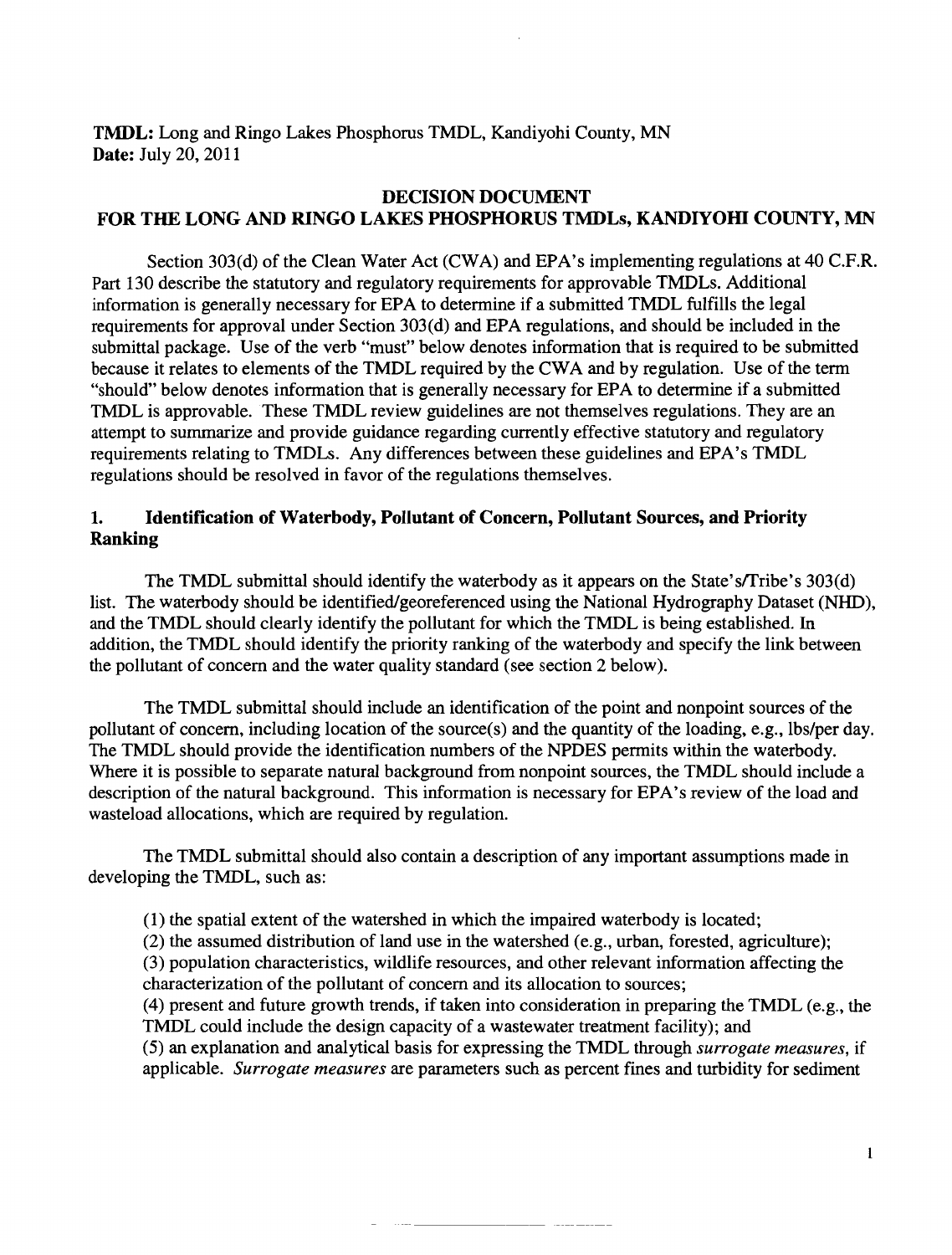impairments; chlorophyll  $a$  and phosphorus loadings for excess algae; length of riparian buffer; or number of acres of best management practices.

## **Comment:**

## **Location Description/Spatial Extent:**

Long Lake (DNR ID 34-0912) and Ringo Lake (DNR ID-34-0172) are located in the Hawk Creek watershed in Kandiyohi County, Minnesota. Long Lake and Ringo Lake are north of the city of Willmar, Minnesota. The Long Lake watershed has an approximate area of 8,372 acres, including the Ringo Lake subwatershed. The Ringo Lake subwatershed has an approximate area of 4,368 acres. The Long Lake watershed is within the boundaries of the Hawk Creek watershed (HUC-07020004) in central Minnesota. Water flows from Ringo Lake to Long Lake, Long Lake to Hawk Creek, and the Hawk Creek watershed eventually drains into the Minnesota River. Long Lake and Ringo Lake lie within the boundaries of the North Central Hardwood Forest Ecoregion (NCHF).

Long Lake has a surface area of 1,568 acres, a maximum depth of 16 feet, and an average depth of 9.6 feet. The littoral area, or lake area that is less than 15 feet deep, of Long Lake is 1,489 acres (approximately 95% of the surface area). Long Lake has one major tributary, which enters Long Lake in the northeastern comer of the lake. This tributary originates as flow from Ringo Lake, and flows through a wetland complex between Ringo Lake and Long Lake. Water contributions from Ringo Lake to Long Lake via the wetland, are typically consistent throughout the year. Low flow conditions may limit the flow from this tributary. Water levels observed during the 2008-2009 TMDL study were slightly below previously recorded average water levels in Long Lake. A 47-acre island is in the southern portion of Long Lake. This island is home to a colony of waterbirds including: double-crested cormorants, great blue herons, egrets and black-crowned night herons.

Ringo Lake has a surface area of 735 acres, a maximum depth of 10 feet, and an average depth of 4.1 feet. Ringo Lake is considered 100% littoral because Ringo Lake's maximum depth is 10 feet. Ringo Lake receives water from West Twin Lake, which is to the east of Ringo Lake, during high flow events (ex. spring runoff or large storm events). During the TMDL study, Ringo Lake did not receive any water from West Twin Lake. Water levels observed during the 2008-2009 TMDL study were slightly below previously recorded average water levels in Ringo Lake.

### **Land** Use:

The Long Lake watershed encompasses approximately 8,372 acres in Central Minnesota. The Ringo Lake subwatershed lies within the boundaries of the Long Lake watershed and is approximately 4,368 acres in area. Land use in the Long and Ringo Lake watersheds is comprised of: open water/wetland land areas, urban land areas, wooded land areas, cultivated land areas, Conservation Reserve Program (CRP) land areas, pasture/grass/hay/idle grass land areas, and gravel pit land areas. The approximations for these land uses can be found in Table 1 of this Decision Document.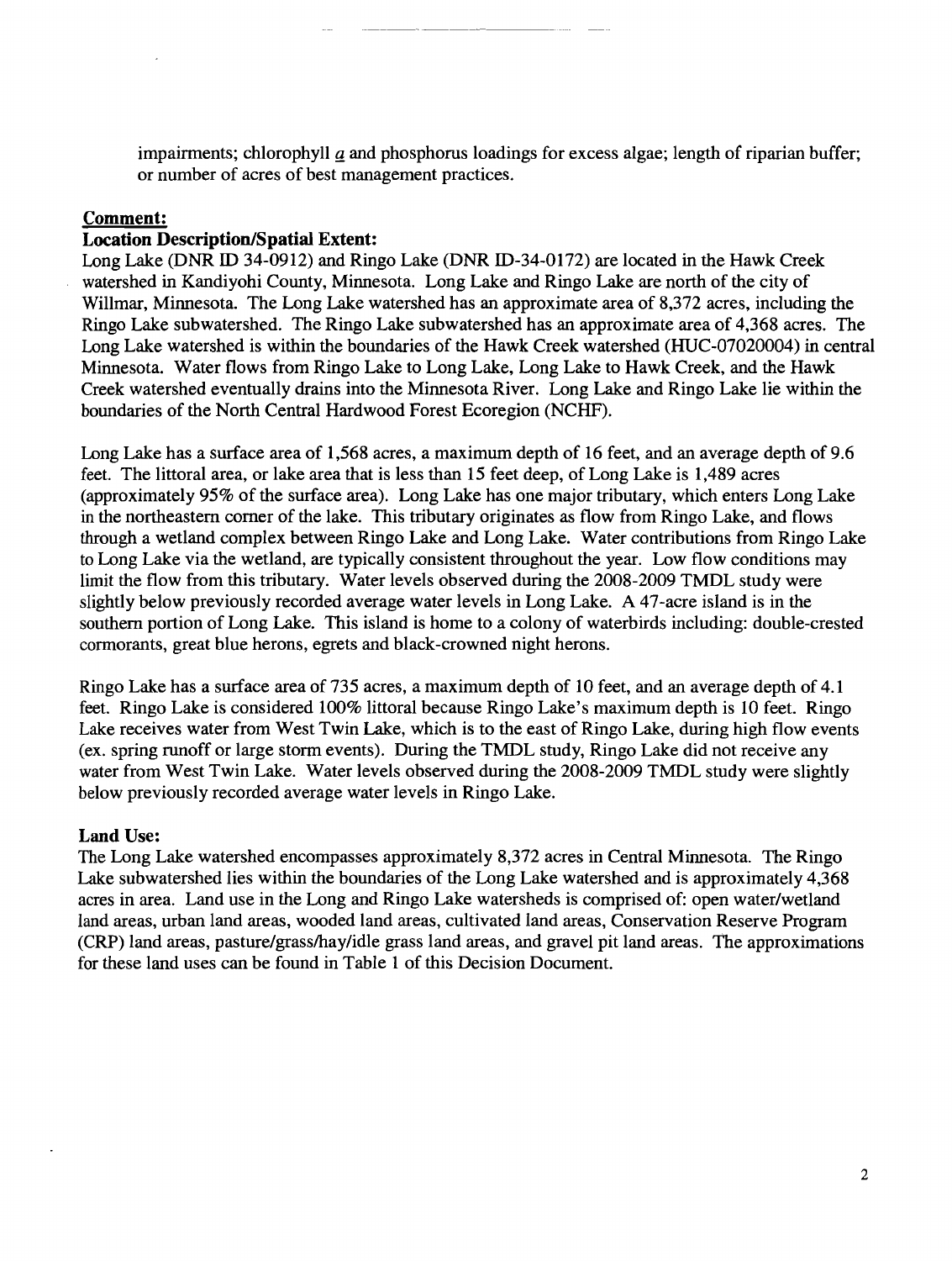|                                                 | Long Lake <sup>1</sup> |            | <b>Ringo Lake</b> |            |
|-------------------------------------------------|------------------------|------------|-------------------|------------|
| Land Use Category                               | (acres)                | percentage | (acres)           | percentage |
| Cultivated Land Area                            | 1037                   | 12%        | 496               | 11%        |
| Conservation Reserve Program<br>(CRP) Land Area | 571                    | $7\%$      | 386               | 9%         |
| Urban Land Area                                 | 1087                   | 13%        | 640               | 15%        |
| Wooded Land Area                                | 973                    | 12%        | 655               | 15%        |
| Open Water/Wetland Area                         | 3430                   | 41%        | 1509              | 35%        |
| Pasture/Grass/Hay/Idle Grass<br>Land Area       | 1004                   | 12%        | 506               | 12%        |
| Gravel Pit Area                                 | 271                    | $3\%$      | 177               | 4%         |
| <b>Total Area</b>                               | 8373                   | 100%       | 4369              | 100%       |

Table 1: Land use within the Long and Ringo Lake Watersheds

<sup>1</sup> Long Lake land use areas include areas of the Ringo Lake subwatershed

Significant development is not expected in the Long Lake watershed. The amount of land use classified as urban/suburban has not changed considerably since 1997. While there has been some development in the lakeshore areas of Long Lake, the Minnesota Pollution Control Agency (MPCA) does not anticipate significant development within the watershed in the future. Therefore, reserve capacity was not included in the Long Lake and Ringo Lake TMDLs.

### Problem Identification:

Long Lake was originally listed on the 2002 Minnesota 303(d) list and Ringo Lake was added to the 2010 303(d) list. Both lakes are on the submitted 2010 Minnesota 303(d) list for impaired aquatic recreation due to excessive nutrients.

### Priority Ranking:

The Long Lake and Ringo Lake watersheds were given a priority ranking for TMDL development due to: the impairment impacts on public health and aquatic life, the public value of the impaired water resource, the likelihood of completing the TMDLs in an expedient manner, the inclusion of a strong base of existing data and the restorability of the water body, the technical capability and the willingness of local partners to assist with the TMDLs, and the appropriate sequencing of TMDLs within a watershed or basin. The Long and Ringo Lake areas are a popular location for aquatic recreation including: boating, fishing, swimming, and hunting.

### Pollutant of Concern:

The pollutant of concern is phosphorus.

# Source Identification (point and nonpoint sources):

*Point Source Identification:* The potential point sources to the Long Lake watershed and the Ringo Lake subwatershed are:

Potential Stormwater from Construction Activities: Phosphorus inputs via stormwater from construction activities may contribute phosphorus loading to the Long Lake watershed, as phosphorus is often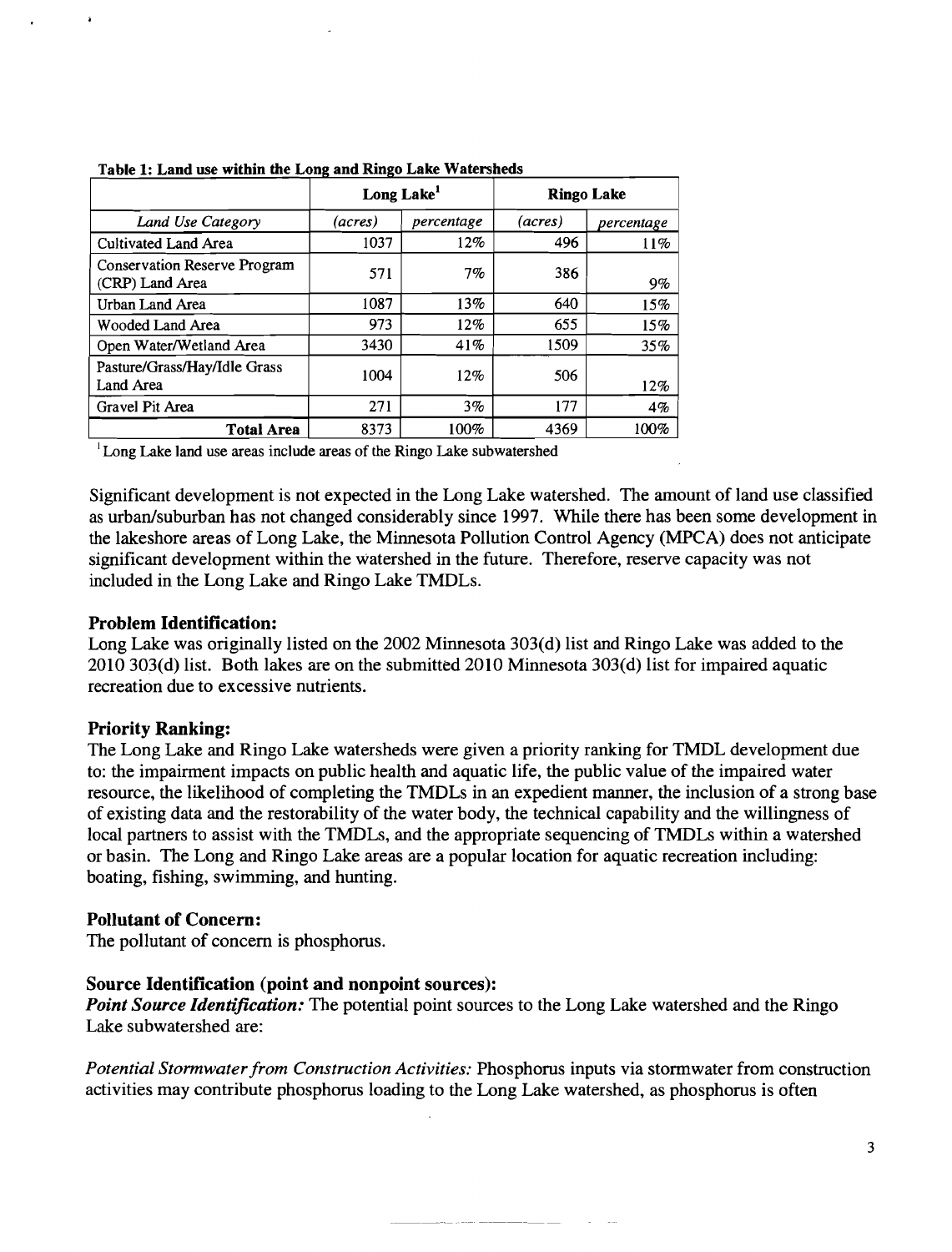attached to soil particles. Construction activities within the watershed may disturb soils and generate other phosphorus debris. These soils and debris can be transported to surface waters during stormwater events. The TMDLs assume that there will be phosphorus inputs from construction activities within the Long Lake watershed and therefore a wasteload allocation (WLA) was assigned to construction stormwater.

*Stonnwaterfrom Industrial Activities (Sand* & *Gravel Operations):* Phosphorus inputs via storrnwater from industrial activities may contribute phosphorus loading to the Long Lake watershed. Stormwater from sand and gravel operations are defined by the MPCA as an industrial source of stormwater. These operations are covered under a general industrial stormwater permit *(Gene ral Pennit for Construction Sand and Gravel (MNG49000).* Sand and gravel operations may contribute phosphorus to local surface waters via stormwater runoff, as phosphorus is often attached to soil particles. The TMDLs assume that there will be phosphorus inputs from industrial activities within the Long Lake watershed and therefore a WLA was assigned to industrial stormwater.

*Nonpoint Source Identification:* The potential nonpoint sources to the Long Lake watershed and the Ringo Lake subwatershed are:

*Forest Sources:* Phosphorus may be added to surface waters in the Long Lake watershed via runoff from forested areas within the watershed. The runoff can include phosphorus rich debris from decomposing vegetation and organic soil particles.

*Agricultural Sources (Pasture and Open Lands):* Phosphorus may be added via surface runoff from upland areas which are being used for Conservation Reserve Program (CRP) lands, grasslands, and agricultural lands used for growing hay. Other potential agricultural sources are related to stormwater runoff which can contribute nutrients to surface waters from livestock manure, fertilizers, vegetation and erodible soils.

*Livestock Sources:* Phosphorus may be added from livestock sources via the mobilization and transportation of phosphorus laden materials from feeding, holding and manure storage areas.

*Urban/Residential Sources:* Nutrients may be added via runoff from homes near the lakes in the watershed. Runoff from residential properties can include phosphorus derived from fertilizers, leaf and grass litter, pet wastes, and other sources of anthropogenic derived nutrients.

*Inadequate Subsurface Sewage Treatment Systems (SSTS):* Phosphorus may be added to the surface waters in the Long Lake watershed from failing septic systems. Age, construction and use of SSTS can vary throughout a watershed and influence the nutrient contribution from these systems. It is likely that those systems that are sited along the lake shore are more likely to contribute nutrients than those systems sited further away from the lake. Failing SSTS can discharge nutrients directly into surface waters by straight pipe connections (considered point sources) or by effluents leaching into groundwater or ponding at the surface where they can be washed into surface waters yia stormwater runoff.

*Wetland Sources:* Phosphorus may be added to surface waters by stormwater flows through wetland areas in the Long Lake watershed. A wetland complex connects water flowing from Ringo Lake to Long Lake. Degradation of wetland environments via ditching and draining of wetlands may liberate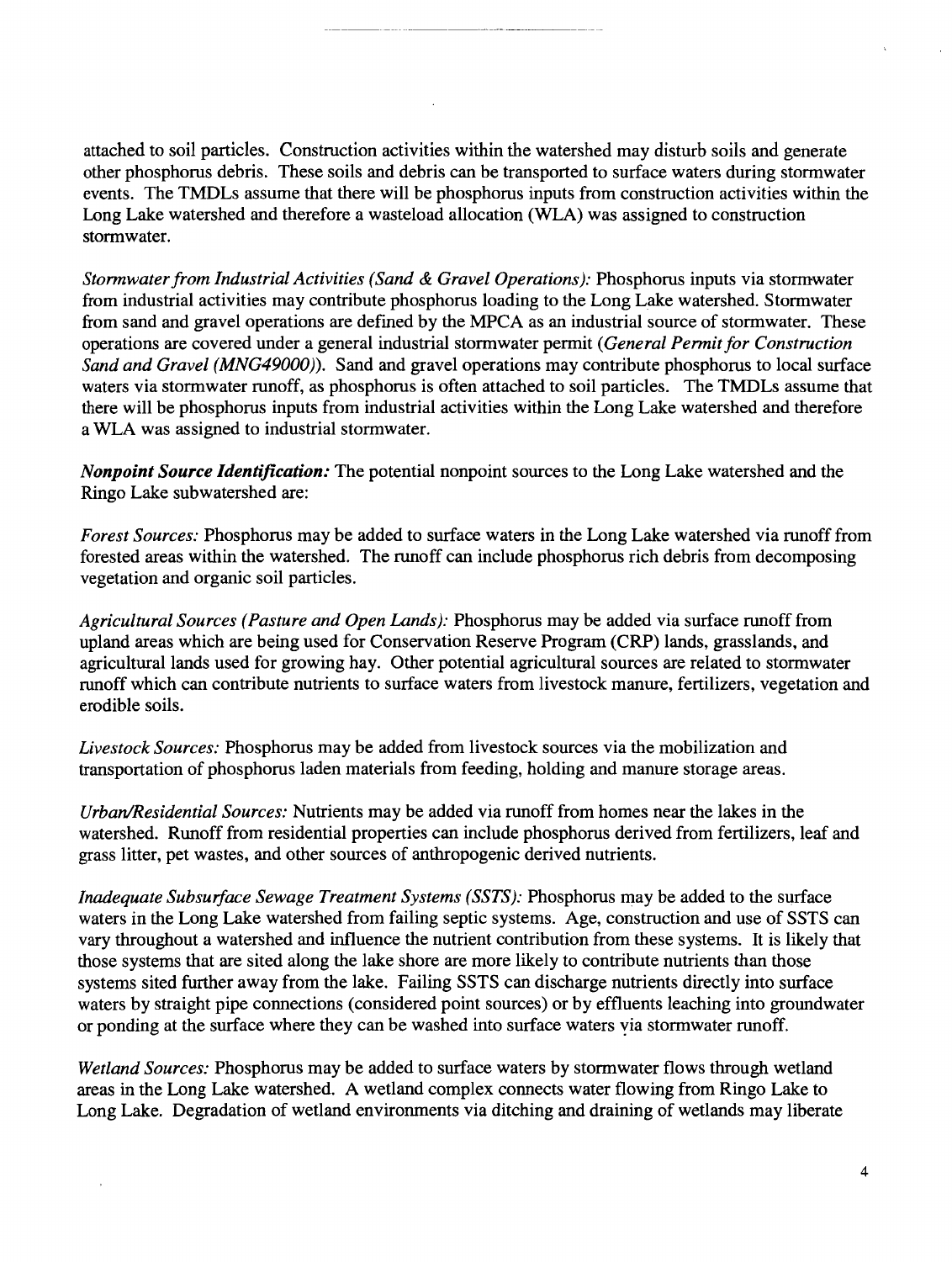phosphorus from wetland soils (peat). These nutrients may be transported via storm event derived flows through the transport of suspended solids and other organic debris.

*Atmospheric Deposition:* Phosphorus may be added by particulates from the atmosphere falling onto the lake surface. Phosphorus may be bound to these particles which are deposited directly to the lake surface.

*Rookery (Wildlife):* Nutrients may be added to the surface waters of Long Lake via the island in the southern portion of the lake. This island is the home to a colony of waterbirds of various types which contribute nutrients to the watershed via their excrement. Precipitation falling on the island may move these nutrient laden materials into Long Lake via surface runoff.

*Internal Loading:* The release of phosphorus from sediment, the release of phosphorus via physical disturbance from benthic fish, the release of phosphorus from wind mixing the water column, and the release of phosphorus from decaying pondweeds, can all contribute internal phosphorus loading to the lakes in the Long Lake watershed. Phosphorus can build up in the bottom waters of the lake and can be resuspended or mixed into the water column when the thermocline decreases and the lake water mixes.

### **Future Growth:**

Future Growth/Reserve Capacity description is found in Section 5.5 (pages 47-48 of the final TMDL document). Significant development is not expected in the Long and Ringo Lake watersheds. The WLA and load allocation (LA) were calculated for all current and future sources. Any expansion of point or nonpoint sources will need to comply with the respective WLA and LA values in the TMDL.

The U.S. EPA finds that the TMDL document submitted by the MPCA satisfies the requirements of the first criterion.

# **2. Description of the Applicable Water Quality Standards and Numeric Water Quality Target**

The TMDL submittal must include a description of the applicable State/Tribal water quality standard, including the designated use(s) of the waterbody, the applicable numeric or narrative water quality criterion, and the antidegradation policy. (40 C.F.R.  $$130.7(c)(1)$ ). EPA needs this information to review the loading capacity determination, and load and wasteload allocations, which are required by regulation.

The TMDL submittal must identify a numeric water quality target(s)  $-$  a quantitative value used to measure whether or not the applicable water quality standard is attained. Generally, the pollutant of concern and the numeric water quality target are, respectively, the chemical causing the impairment and the numeric criteria for that chemical (e.g., chromium) contained in the water quality standard. The TMDL expresses the relationship between any necessary reduction of the pollutant of concern and the attainment of the numeric water quality target. Occasionally, the pollutant of concern is different from the pollutant that is the subject of the numeric water quality target (e.g., when the pollutant of concern is phosphorus and the numeric water quality target is expressed as Dissolved Oxygen (DO) criteria). In such cases, the TMDL submittal should explain the linkage between the pollutant of concern and the chosen numeric water quality target.

<u>and</u> and

5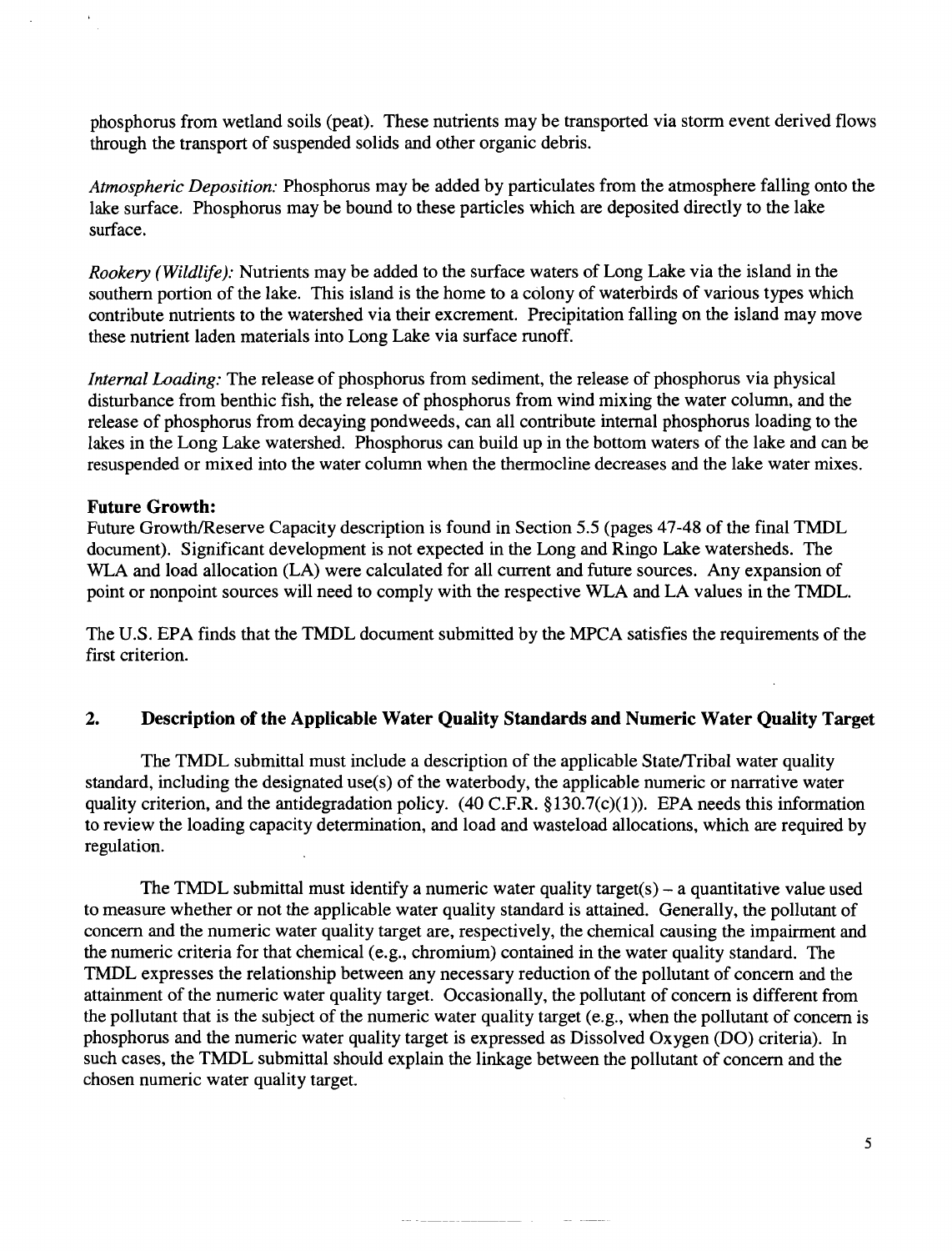# Comment:

# Designated Uses:

The designated use for Long Lake and Ringo Lake is for aquatic recreation (boating, swimming, fishing, hunting, etc.). The two lakes are classified as Class 2B waters for the State of Minnesota (MN Rule 7050.0222 Subpart 3, and Subpart 3a Class 2B).

## Standards:

The assessment for eutrophic conditions includes a numeric water quality standard and assessment factors from Minnesota Rule 7050. Long Lake and Ringo Lake are within the boundaries of the NCHF ecoregion and classified as shallow lakes. The MPCA assumes that by meeting the phosphorus loading capacity values set by the WLA and LA, the total phosphorus (TP), the chlorophyll-a (chI-a) and the Secchi Disc (SD) depth water quality criteria will be attained. The MPCA's Shallow Lake Eutrophication Standards for the NCHF ecoregion are found in Table 2 of this Decision Document.

| Table 2: Minnesota Eutrophication Standards, North Central Hardwood Forest |  |  |
|----------------------------------------------------------------------------|--|--|
| <b>Ecoregion, Shallow Lakes</b>                                            |  |  |

| <b>Parameter</b>             | <b>Eutrophication Standard</b> |  |  |
|------------------------------|--------------------------------|--|--|
| Total Phosphorus $(\mu g/L)$ | TP < 60                        |  |  |
| Chlorophyll-a (µg/L)         | chl-a $<$ 20                   |  |  |
| Secchi Depth (m)             | SD > 1.0                       |  |  |

The U.S. EPA finds that the TMDL document submitted by the MPCA satisfies the requirements of the second criterion.

# 3. Loading Capacity· Linking Water Quality and Pollutant Sources

A TMDL must identify the loading capacity of a waterbody for the applicable pollutant. EPA regulations define loading capacity as the greatest amount of a pollutant that a water can receive without violating water quality standards (40 c.F.R. §130.2(f).

The pollutant loadings may be expressed as either mass-per-time, toxicity or other appropriate measure (40 C.F.R. §130.2(i)). If the TMDL is expressed in terms other than a daily load, e.g., an annual load, the submittal should explain why it is appropriate to express the TMDL in the unit of measurement chosen. The TMDL submittal should describe the method used to establish the cause-and-effect relationship between the numeric target and the identified pollutant sources. In many instances, this method will be a water quality model.

The TMDL submittal should contain documentation supporting the TMDL analysis, including the basis for any assumptions; a discussion of strengths and weaknesses in the analytical process; and results from any water quality modeling. EPA needs this information to review the loading capacity determination, and load and wasteload allocations, which are required by regulation.

TMDLs must take into account *critical conditions* for steam flow, loading, and water quality parameters as part of the analysis of loading capacity (40 C.F.R.  $\S 130.7(c)(1)$ ). TMDLs should define applicable *critical conditions* and describe their approach to estimating both point and nonpoint source loadings under such *critical conditions*. In particular, the TMDL should discuss the approach used to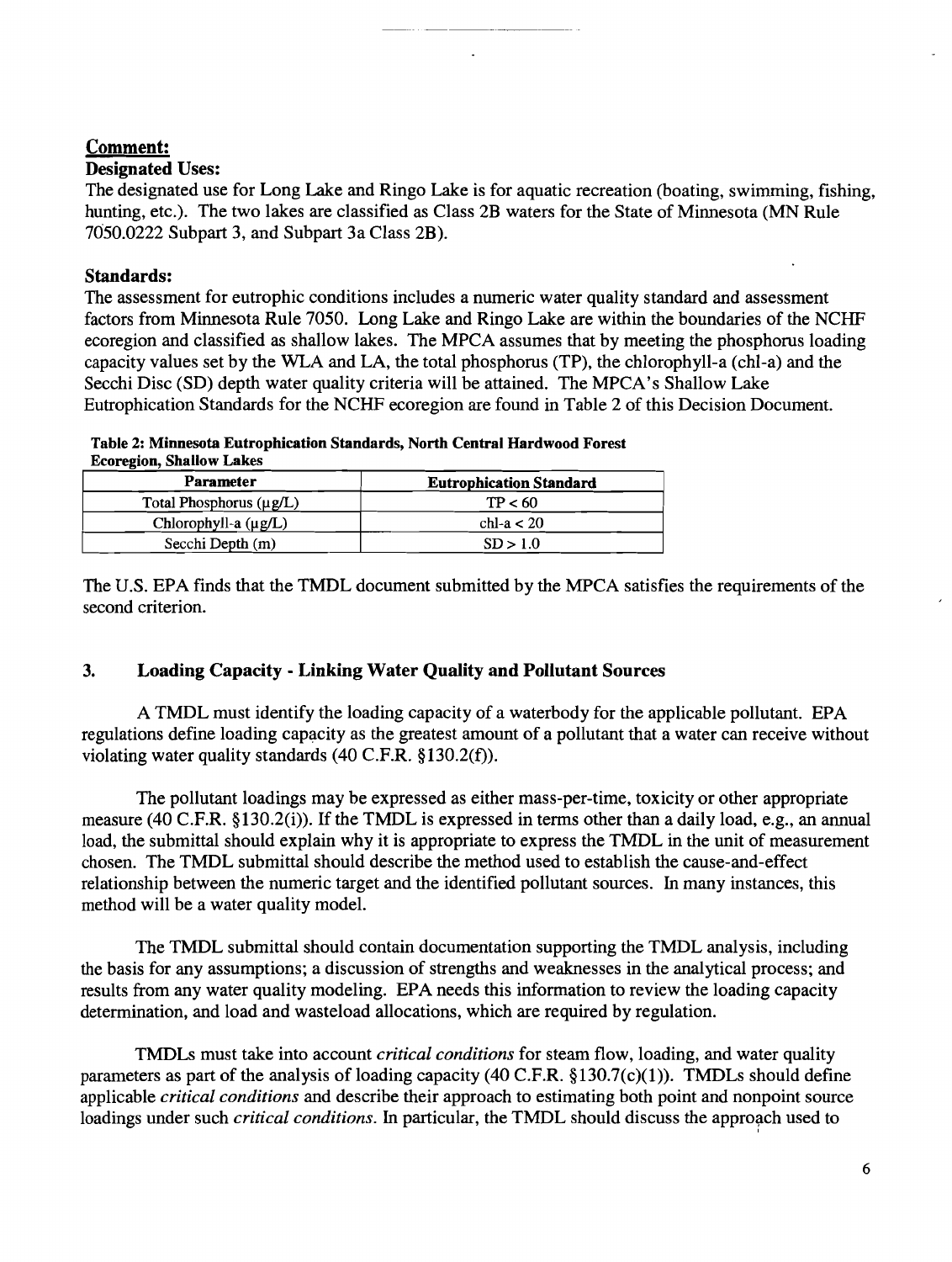compute and allocate nonpoint source loadings, e.g., meteorological conditions and land use distribution.

# **Comment:**

The approach to estimating the loading capacity is described in Section 4.0 starting on page 41 of the final TMDL document. The pollutant sources were identified and estimated based on monitoring data and modeling efforts. The loading capacity of the lake was estimated using an in-lake phosphorus model (BATHTUB) and then assigned to the WLA, LA and Margin of Safety (MOS).

Modeling efforts were utilized to gain a better understanding of the water quality impairments in the Long Lake watershed. The Minnesota Lake Eutrophication Analysis Procedure (MINLEAP) model, the Reckhow-Simpson model, and the BATHTUB model were used to determine reductions necessary within the Long Lake watershed to meet the NCHF eutrophication criteria. The modeled outputs were also important in helping to set implementation strategies for reducing the overall total phosphorus loadings to Long Lake and Ringo Lake.

The MINLEAP model was used to assess general watershed health and was not used in the development of the actual TMDL (i.e. calculating WLA, LA or MOS values). MINLEAP was used as a basic assessment tool to gauge lake conditions in Long and Ringo Lakes. MINLEAP utilized general watershed information (ex. land use, precipitation totals, etc.), lake characteristics (ex. depth, lake area, morphology), and ecoregion attributes to run its modeling scenarios. The MINLEAP modeling outputs were average summer conditions for TP, TP loads and TP retained within the system. A second "general" watershed model was run in conjunction with the MINLEAP modeling efforts. The Chiaundani/Vighi *(C/V)* regression model was used to predict the natural background TP load based on regression analyses.

The Reckhow-Simpson (R-S) model was used to assess general watershed health and was not used in the development of the actual TMDL (i.e. setting WLA, LA or MOS values). The R-S model was used in a similar fashion to MINLEAP, to project expected lake conditions in the Long Lake and Ringo Lake watersheds. The R-S model predicted TP, chI-a, and SD values and estimates of livestock phosphorus contributions. These estimates allowed the MPCA to explore phosphorus loading rates for each land use, predicted in-lake phosphorus values and lake residence time. The main difference between the MINLEAP and *CN* modeling efforts and the R-S modeling efforts was that the R-S assimilated more specific data than the MINLEAP and *CN* modeling efforts. The R-S used data specific to the Long Lake and Ringo Lake watersheds such as; runoff rates, precipitation, evaporation rates, local land use data and local livestock data. The MINLEAP and C/V models used more general watershed attributes.

The BATHTUB model was utilized to link phosphorus loads with in-lake water quality and to calculate loading capacity values for each lake. The BATHTUB model was employed as the main predictive tool to estimate TP, chl-a and SD values for Long Lake and Ringo Lake. The MPCA believes the BATHTUB model is the more sophisticated of the models as it provides flexibility to tailor model inputs to specific lake morphometry, watershed characteristics and watershed inputs. The BATHTUB model also allows the State to assess different impacts of changes in nutrient loading.

The BATHTUB model estimated current phosphorus loading to Long Lake and Ringo Lake and calculated the loading rates which are necessary to meet the NCHF water quality standards (WQS). In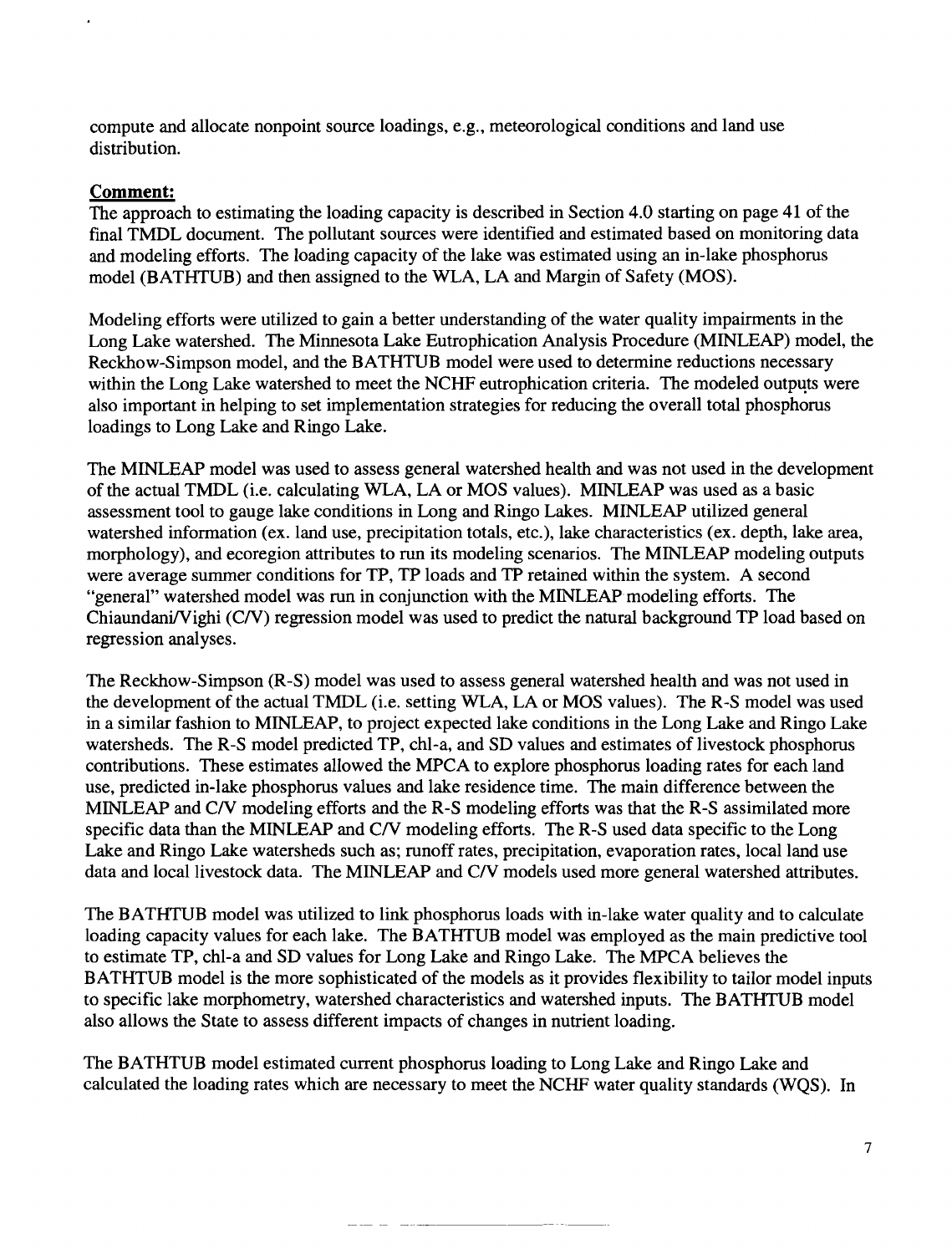setting the loading rates to each lake, BATHTUB calculated extemal and intemal phosphorus contributions. The BATHTUB model predicted that a significant portion of the phosphorus loading originates from internal sources and that the residence times for both Long Lake (estimated to be 14 years) and Ringo Lake (estimated to be 5 years) prevent the lakes from flushing phosphorus from their systems.

Loading capacities on the annual scale (lbs / year) were calculated by BATHTUB to meet the WQS during the growing season (June through September). The time period of June to September was chosen by MPCA as the growing season because it corresponds to the eutrophication criteria, contains the months that the general public typically uses Long Lake and Ringo Lake for aquatic recreation, and is the time of the year when water quality is likely to be impaired by excessive nutrient loading. Loading capacities were divided by 365 to calculate the daily loading capacities for Long Lake and Ringo Lake.

After determining the water quality in Long Lake and Ringo Lake based upon local watershed conditions, the MPCA used the BATHTUB model to calculate the current loading and loading rate required to meet WQS. The current loading estimate for Long Lake was calculated to be 11,447 lbs/yr (5,192 kg/yr), which was based on an in-lake phosphorus measurement of  $127 \mu g/L$ . To meet the TP WOS of 60 µg/L, the current loading estimate of 11,447 lbs/yr would need to be reduced to 2,979 lbs/yr. The reduction represents a 74 percent decrease in the current phosphorus loading estimate to Long Lake.

The current loading estimate for Ringo Lake was calculated to be 2,463.6 lbs/yr (1,117.3 kg/yr), which was based on an in-lake phosphorus measurement of  $125 \mu g/L$ . To meet the NCHF WOS for TP, the current loading estimate for Ringo Lake  $(2,463.3 \text{ lbs/yr})$  would need to be reduced to 715.9 lbs/yr. The reduction represents a 71 percent decrease in the current phosphorus loading to Ringo Lake.

Table 3 in this Decision Document displays the TMDL allocations for Long Lake and Ringo Lake. These calculations were based on the critical condition, the summer growing season (June through September), which is typically when the water quality in each lake is degraded and phosphorus loading inputs are the greatest. TMDL allocations assigned during the summer growing season will protect Long Lake and Ringo Lake during the worst water quality conditions of the year. The MPCA assumed that the loading capacities established by the TMDLs will be protective of water quality during the remainder of the calendar year (October through May).

| THOIG 3: TMIDES for Long Lake and Kingo Lake |           |           |            |                                |  |
|----------------------------------------------|-----------|-----------|------------|--------------------------------|--|
|                                              | WLA<br>LA |           | <b>MOS</b> | <b>Loading Capacity (TMDL)</b> |  |
|                                              | (lbs/day) | (lbs/day) | (lbs/day)  | (lbs/day)                      |  |
| <b>Long Lake</b>                             | 0.48      | 6.87      | 0.81       | 8.16                           |  |
|                                              |           |           |            |                                |  |
| <b>Ringo Lake</b>                            | 0.13      | 1.64      | 0.20       | 1.97                           |  |

# Table 2. TMDI a fan I ang I aka and Dinga I aka

The U.S. EPA finds that the TMDL document submitted by the MPCA satisfies the requirements of the third criterion.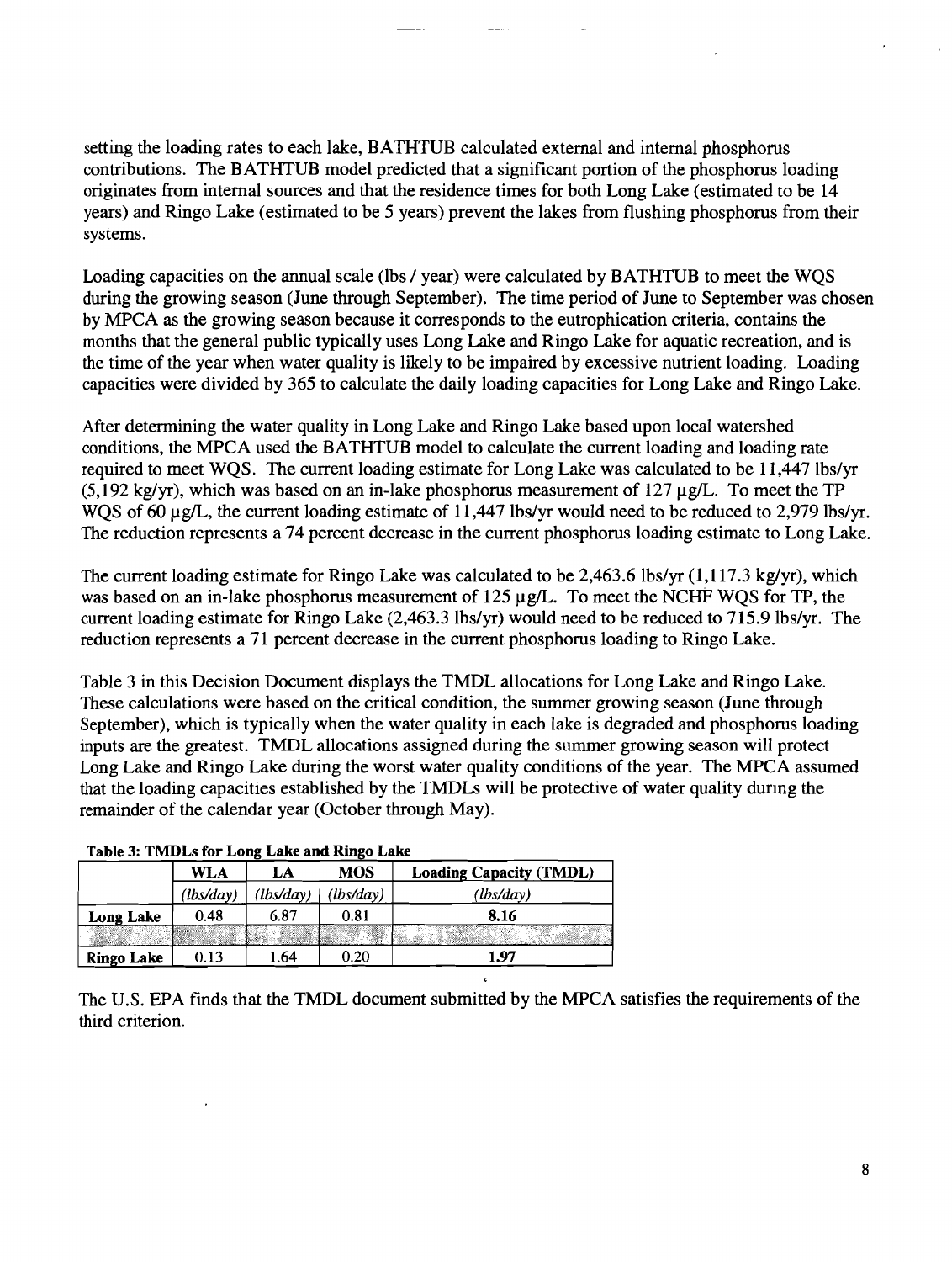## 4. Load Allocations (LA)

EPA regulations require that a TMDL include LAs, which identify the portion of the loading capacity attributed to existing and future nonpoint sources and to natural background. Load allocations may range from reasonably accurate estimates to gross allotments (40 C.P.R. §130.2(g)). Where possible, load allocations should be described separately for natural background and nonpoint sources.

## Comment:

Load allocations are addressed in Section 5.3 on page 47 of the final TMDL document. The LA for the Long Lake and Ringo Lake TMDLs were recognized as originating from a variety of nonpoint sources including: internal sources, atmospheric deposition, agricultural nonpoint source runoff, urban nonpoint source runoff, and SSTS. The components of the LA were added together to one LA value for each TMDL, loads were not assigned to the individual nonpoint sources or source categories. The LA for the Long Lake TMDL was calculated to be 6.87 lbs/day (3.12 kg/day). The Ringo Lake TMDL LA was calculated to be 1.64 lbs/day (0.74 kg/day).

The U.S. EPA finds that the TMDL document submitted by the MPCA satisfies the requirements of the fourth criterion.

## 5. Wasteload Allocations (WLAs)

EPA regulations require that a TMDL include WLAs, which identify the portion of the loading capacity allocated to individual existing and future point source(s) (40 C.F.R. §130.2(h), 40 c.P.R. §130.2(i)). In some cases, WLAs may cover more than one discharger, e.g., if the source is contained within a general permit.

The individual WLAs may take the form of uniform percentage reductions or individual mass based limitations for dischargers where it can be shown that this solution meets WQSs and does not result in localized impairments. These individual WLAs may be adjusted during the NPDES permitting process. Ifthe WLAs are adjusted, the individual effluent limits for each permit issued to a discharger on the impaired water must be consistent with the assumptions and requirements of the adjusted WLAs in the TMDL. If the WLAs are not adjusted, effluent limits contained in the permit must be consistent with the individual WLAs specified in the TMDL. If a draft permit provides for a higher load for a discharger than the corresponding individual WLA in the TMDL, the State/Tribe must demonstrate that the total WLA in the TMDL will be achieved through reductions in the remaining individual WLAs and that localized impairments will not result. All permitees should be notified of any deviations from the initial individual WLAs contained in the TMDL. EPA does not require the establishment of a new TMDL to reflect these revised allocations as long as the total WLA, as expressed in the TMDL, remains the same or decreases, and there is no reallocation between the total WLA and the total LA.

### Comment:

The wasteload allocations section is found on pages 46-47 of the final TMDL document. The WLA for the Long Lake and Ringo Lake TMDLs were assigned to construction stormwater sources and industrial stormwater sources (sand and gravel operations). The component of the WLA apportioned to potential construction activities was calculated based upon the land area (by percentage) of permitted construction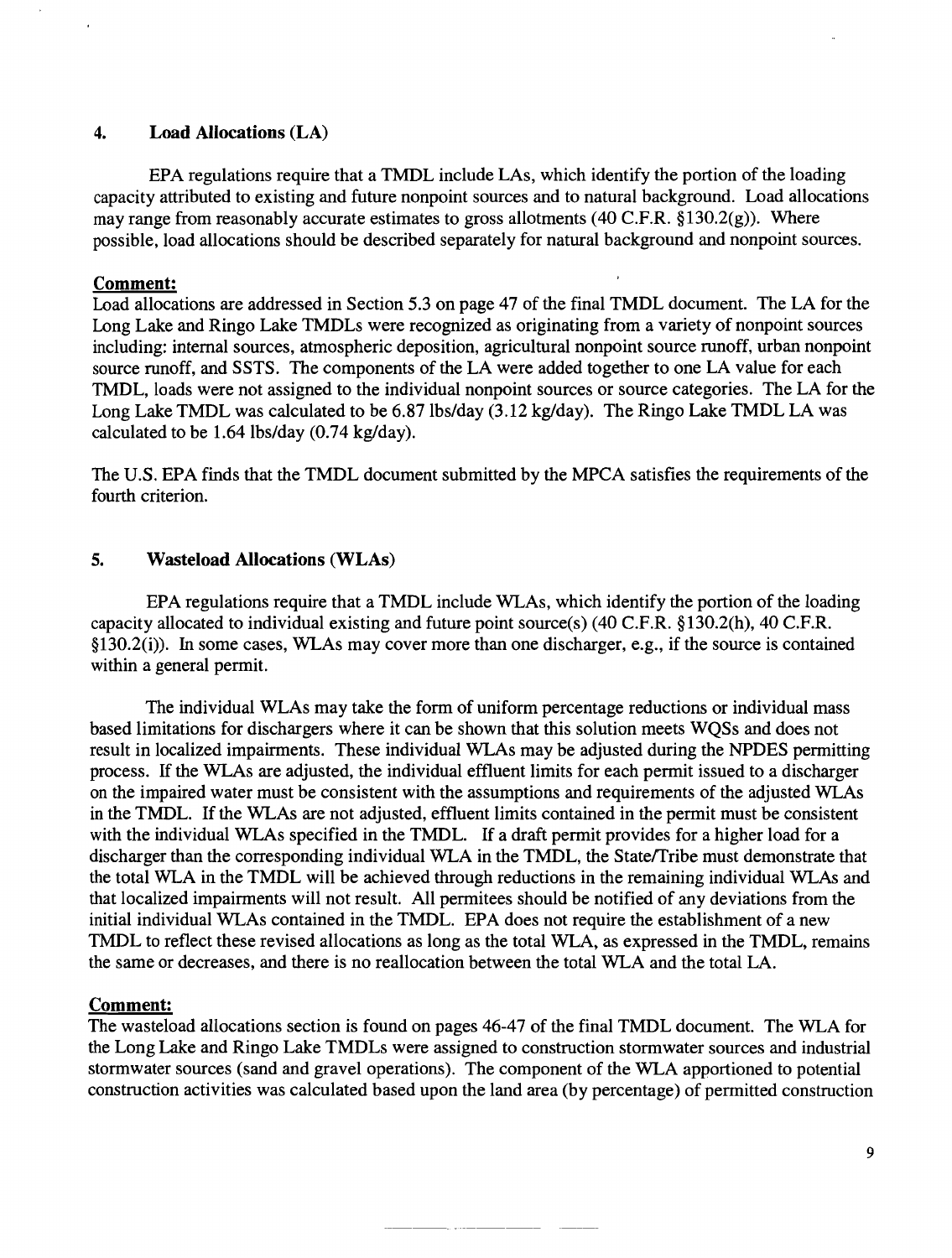sites from 2005 to 2010. The MPCA found that 1.4% of the acreage in the Long Lake watershed was covered by construction permits over this 5-year period. The MPCA divided the 1.4% by the 5-year period and set the annual average construction land use at 0.2% of the total land area within the Long Lake watershed. The MPCA rounded up 0.2% to 1.0% and assigned this percentage to the loading capacity. One percent of the loading capacity was assigned to a WLA due to construction activities for both the Long Lake watershed and the Ringo Lake subwatershed.

There are no wastewater treatment facilities, no MS4 communities, no CSOs, nor SSOs within the Long Lake watershed. These potential point sources did not receive an apportionment of the WLA (WLA =0). The WLA in both of these TMDLs were attributed to construction stormwater and industrial stormwater inputs. The construction stormwater and industrial stormwater WLA percentages were combined. The Long Lake watershed received a WLA of 6.5% of the loading capacity (1.0% + 5.5%). The Ringo Lake subwatershed received a WLA of 7.2% of the loading capacity (1.0% + 6.2%). The Long Lake TMDL WLA was calculated to be 0.48 lbs/day (0.22 kg/day). The Ringo Lake TMDL was calculated to be 0.13 lbs/day (0.06 kg/day)

The industrial stormwater component of the WLA is covered under a general industrial stormwater permit *(General Permit for Construction Sand and Gravel (MNG49000)*). This permit is granted by the MPCA. Under the MPCA's Stormwater General Permit, managers of sites under construction or industrial stormwater permits, must review the adequacy of local Stormwater Pollution Prevention Plans (SWPPPs) to ensure that each plan meets WLA set by EPA approved TMDLs. If the SWPPP does not meet the WLA, the SWPPP will need to be modified within 18 months of the approval of the TMDL by the U.S. EPA.

The U.S. EPA finds that the TMDL document submitted by the MPCA satisfies the requirements of the fifth criterion.

# 6. Margin of Safety (MOS)

The statute and regulations require that a TMDL include a margin of safety (MOS) to account for any lack of knowledge concerning the relationship between load and wasteload allocations and water quality (CWA  $$303(d)(1)(C)$ , 40 C.F.R.  $$130.7(c)(1)$ ). EPA's 1991 TMDL Guidance explains that the MOS may be implicit, i.e., incorporated into the TMDL through conservative assumptions in the analysis, or explicit, i.e., expressed in the TMDL as loadings set aside for the MOS. If the MOS is implicit, the conservative assumptions in the analysis that account for the MOS must be described. If the MOS is explicit, the loading set aside for the MOS must be identified.

### Comment:

Section 5.4 of the final TMDL submittal outlines the Margin of Safety used in the Long Lake and Ringo Lake TMDLs. The MOS accounts for the level of uncertainty in setting the TMDL allocations for each ofthe TMDLs. The MOS was set as an explicit value of 10 percent of the calculated loading capacity. The MOS was calculated after the loading capacity values were determined by the BATHTUB model. The MOS serves to lower the phosphorus target to 54  $\mu$ g/L (60  $\mu$ g/L is reduced to 54  $\mu$ g/L by subtracting 6  $\mu$ g/L, or 10 percent of 60  $\mu$ g/L).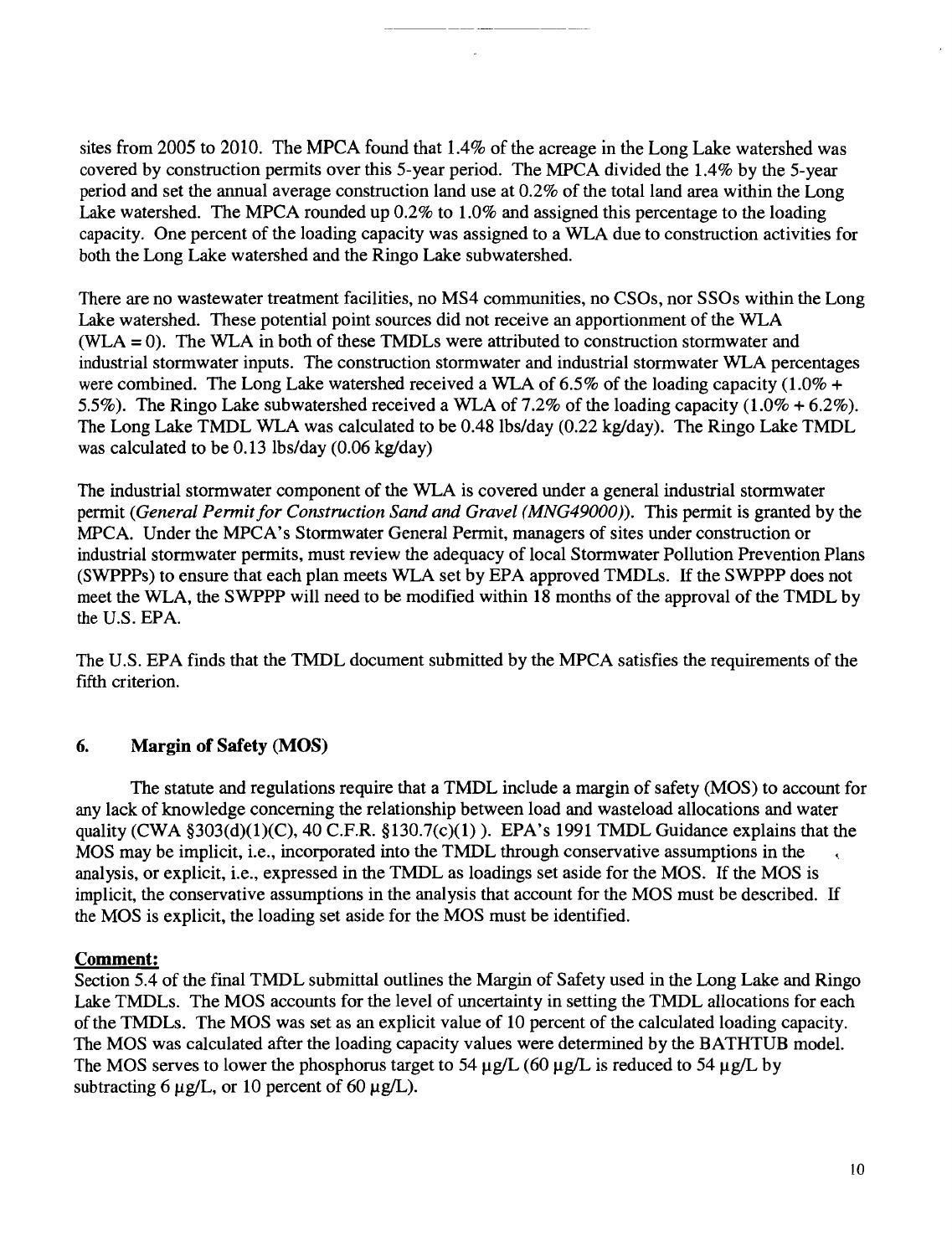The MOS was set at 10 percent to account for uncertainty in the modeling processes (calibration and validation) of the Long Lake and Ringo Lake TMDL calculations, the uncertainty in the understanding of the aquatic systems in Long Lake and Ringo Lake, and the limitations of the data which were collected over a 2-year period (2008 & 2009). Although the MINLEAP and R-S models were not used for load calculations, results from those models compared favorably to the BATHTUB results. The MINLEAP and R-S modeling results indicated that the BATHTUB model adequately represented the aquatic system. Therefore, no additional MOS was indicated.

The U.S. EPA finds that the TMDL document submitted by the MPCA contains an appropriate MOS satisfying the requirements of the sixth criterion.

# 7. Seasonal Variation

The statute and regulations require that a TMDL be established with consideration of seasonal variations. The TMDL must describe the method chosen for including seasonal variations. (CWA  $§303(d)(1)(C)$ , 40 C.F.R.  $§130.7(c)(1)$ .

# Comment:

Seasonal variation was considered in calculating the TMDLs for Long Lake and Ringo Lake as described in Section 5.7 (pages 48-49 of the final TMDL document). Water quality monitoring in Long Lake and Ringo Lake suggested that total phosphorus concentrations vary significantly over the growing season (June through September). Typically the total phosphorus concentrations peak in the mid-late summer and exceed the NCHF WQS.

The Minnesota eutrophication standards state that total phosphorus WQS are defined as the mean concentration of phosphorus values measured during the growing season. In the Long Lake and Ringo Lake phosphorus TMDLs, the LA and WLA estimates were calculated from modeling efforts which incorporated mean growing season total phosphorus values. Nutrient loading capacities were set in the TMDL development process to meet the WQS during the most critical period (mid-late summer). The mid-late summer is typically when eutrophication standards are exceeded and water quality in Long Lake and Ringo Lake is deficient. By calibrating the modeling efforts to protect these waterbodies during worst water quality conditions of the year, it is assumed that the loading capacities established by the TMDLs will be protective of water quality during the remainder of the calendar year (October through May).

The U.S. EPA finds that the TMDL document submitted by the MPCA satisfies the requirements of the seventh criterion.

# 8. Reasonable Assurances

When a TMDL is developed for waters impaired by point sources only, the issuance of a National Pollutant Discharge Elimination System (NPDES) permit(s) provides the reasonable assurance that the wasteload allocations contained in the TMDL will be achieved. This is because 40 C.F.R.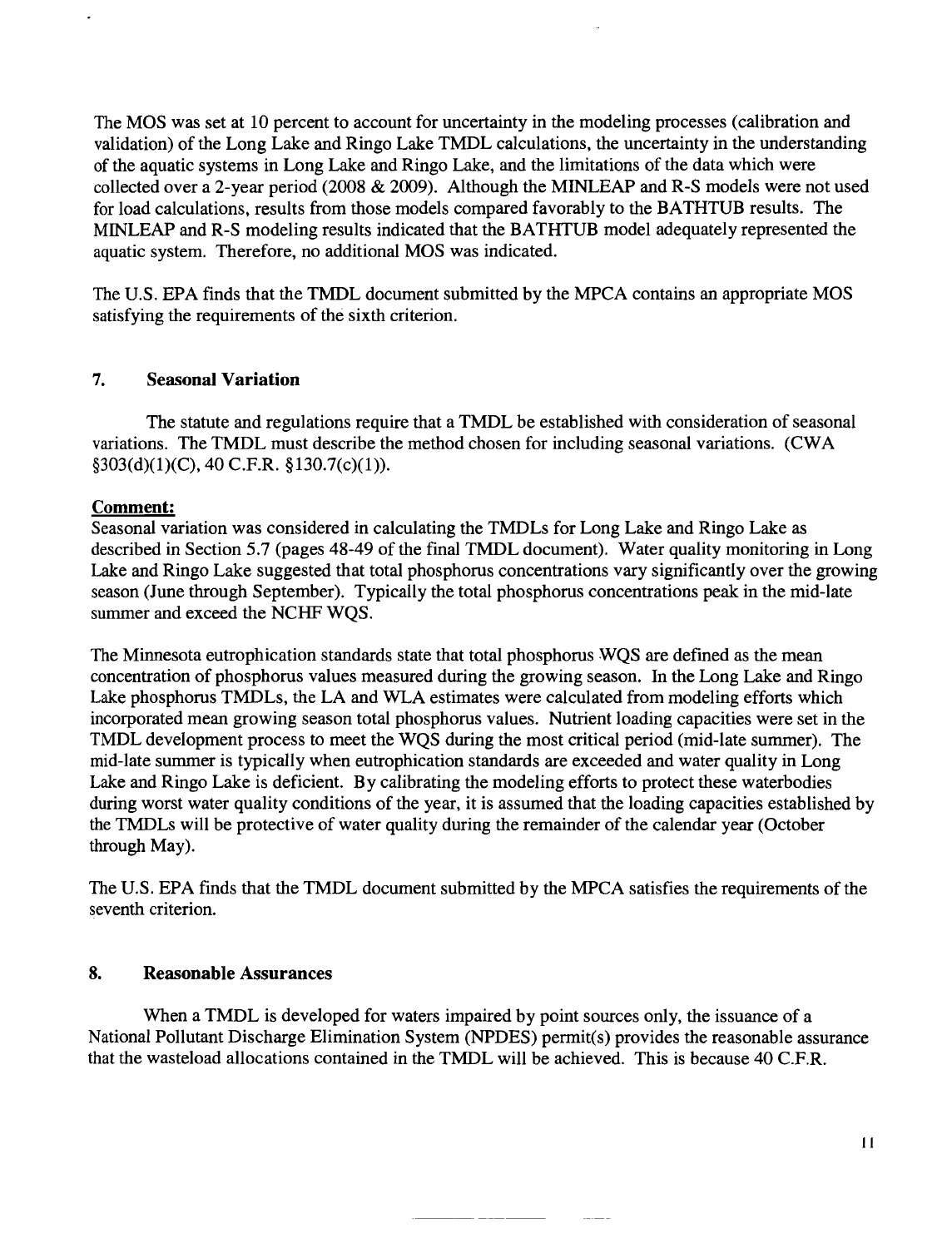$122.44(d)(1)(vi)(B)$  requires that effluent limits in permits be consistent with "the assumptions and requirements of any available wasteload allocation" in an approved TMDL.

When a TMDL is developed for waters impaired by both point and nonpoint sources, and the WLA is based on an assumption that nonpoint source load reductions will occur, EPA's 1991 TMDL Guidance states that the TMDL should provide reasonable assurances that nonpoint source control measures will achieve expected load reductions in order for the TMDL to be approvable. This information is necessary for EPA to determine that the TMDL, including the load and wasteload allocations, has been established at a level necessary to implement water quality standards.

EPA's August 1997 TMDL Guidance also directs Regions to work with States to achieve TMDL load allocations in waters impaired only by nonpoint sources. However, EPA cannot disapprove a TMDL for nonpoint source-only impaired waters, which do not have a demonstration of reasonable assurance that LAs will be achieved, because such a showing is not required by current regulations.

### Comment:

The Long Lake and Ringo Lake phosphorus TMDLs outline reasonable assurance activities in Section 7.4 (page 53 of the final TMDL document). The reasonable assurance practices discussed in the final lMDL document will be implemented over the next several years. The implementation efforts can be achieved through federal, state and local action. Federal funding, via the Section 319 grants program, can provide money to implement voluntary nonpoint source programs within the Long Lake watershed. State efforts can be via NPDES permit enforcement, Clean Water Legacy Act grant money, and the Clean Water Partnership program. Table 4 shows the estimated TP load for Long Lake and Ringo Lake, developed by the BATHTUB model. The BATHTUB model predicted that a loading reduction of approximately 74% would be necessary to achieve the NCHF WQS in Long Lake. The BATHTUB model predicted that a loading reduction of approximately 71% would be necessary to achieve the NCHF WQS in Ringo Lake.

|                   | <b>Estimated</b><br><b>Current TP</b><br>Load | <b>TP Reduction</b><br>necessary to<br>meet WQS | <b>TMDL</b> | <b>TMDL</b> |
|-------------------|-----------------------------------------------|-------------------------------------------------|-------------|-------------|
|                   | (lbs/year)                                    | (lbs/year)                                      | (lbs/year)  | (lbs/day)   |
| <b>Long Lake</b>  | 11447                                         | 8468                                            | 2979        | 8.16        |
|                   |                                               |                                                 |             |             |
| <b>Ringo Lake</b> | 2464                                          | 1749                                            | 715         | 1.96        |

Table 4: Annual TP loading (lbs / year) and the reductions necessary to meet W<sub>OS</sub>

Several agency and non-profit groups will be involved in phosphorus reduction efforts to Long Lake and Ringo Lake. These organizations include: the Hawk Creek Watershed Project (HCWP), Natural Resources Conservation Service (NRCS), the Kandiyohi County Soil and Water Conservation District (SWCD), the Long Lake Association, and local landowners and private citizens. The HCWP and MPCA will be responsible for monitoring water quality in the Long Lake watershed to determine whether Best Management Practices (BMPs) are successfully functioning and reducing nutrient loading into Long Lake and Ringo Lake.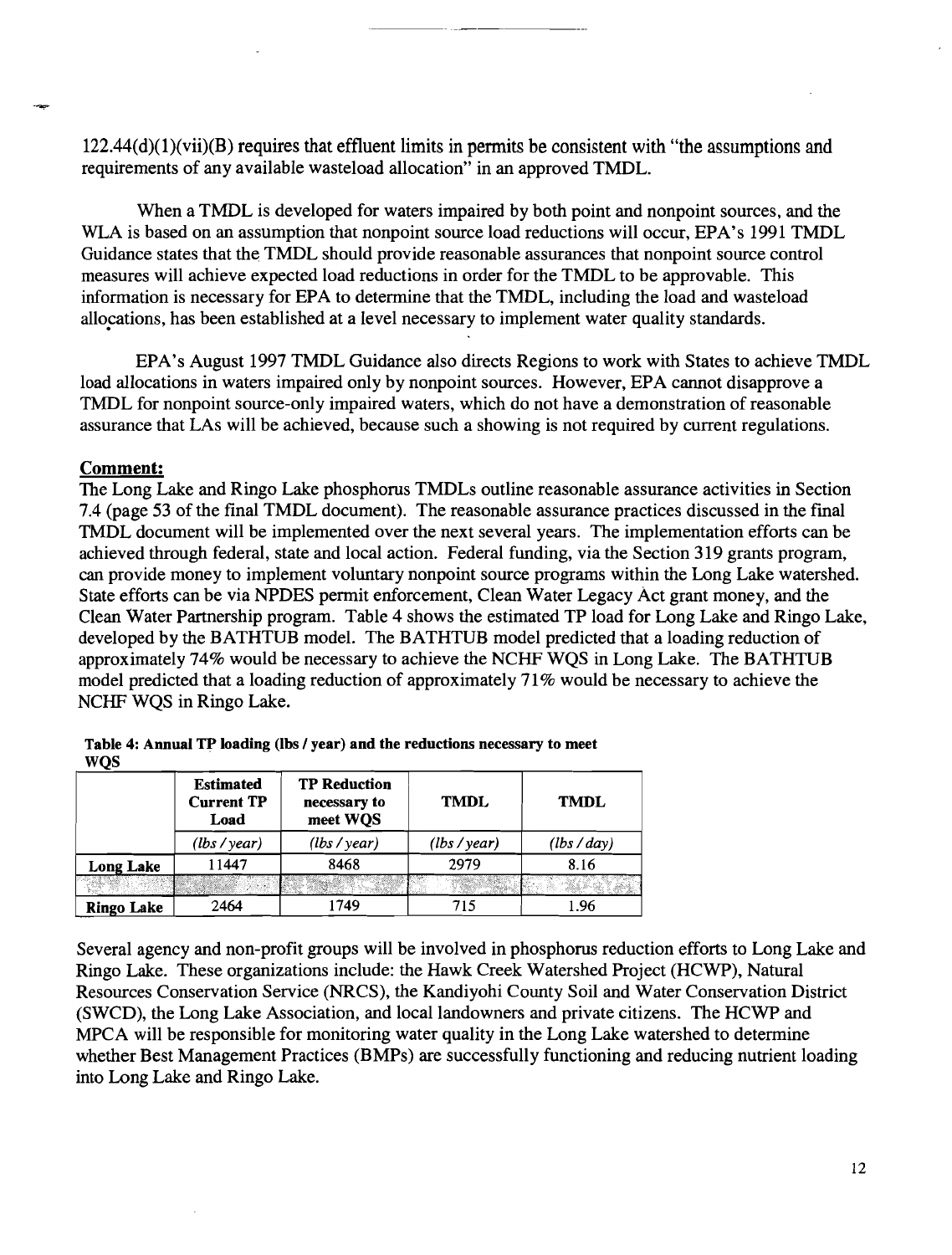A Long Lake and Ringo Lake technical committee will be formed to compose an implementation plan after the approval of the TMDLs. The technical committee will be composed of members from the HWCP, Minnesota Department of Natural Resources (MN-DNR), MPCA, U.S. Fish and Wildlife Service (USFWS), the Kandiyohi County SWCD and the Minnesota Board of Water and Soil Resources (MN-BWSR). This implementation plan will outline the specific BMP strategies which will be employed in the Long Lake watershed so that Long Lake and Ringo Lake will meet WQS. The technical committee will reflect on the progress or lack of progress, and will have the opportunity to change course if progress is unsatisfactory.

The methods outlined below are designed to reduce nutrient inputs and improve water quality in the Long Lake watershed.

- Continued water quality monitoring efforts to ensure that watershed management strategies are  $\mathbf{L}^{\text{max}}$ effective and efficient in reducing nutrient inflows to Long Lake and Ringo Lake.
- Feedback from stakeholders, government agencies, technical experts and citizens on monitoring  $\frac{1}{2}$ efforts and BMP improvements.
- New development, redevelopment, industrial or construction projects within the Long Lake  $\overline{\phantom{a}}$ watershed will need to be designed to maintain or improve on stormwater practices and BMP structures.
- Under the MPCA's Stormwater General Permit, managers of sites under construction or industrial stormwater permits, must review the adequacy of local SWPPPs to ensure that each plan meets WLA set by the Long Lake and Ringo Lake TMDLs. If the SWPPP does not meet the WLA, the SWPPP will need to be modified within 18 months of the approval of the TMDL by the U.S. EPA. This would be applicable to those sites under the MPCA's general industrial stormwater permit *(General Permit for Construction Sand and Gravel (MNG49000))*.

The Clean Water Legacy Act (CWLA) is a statute passed in Minnesota in 2006 for the purposes of protecting, restoring, and preserving Minnesota's waters. The CWLA provides the process to be used in Minnesota to develop TMDL implementation plans, which detail the restoration activities needed to achieve the allocations in the TMDL. The TMDL implementation plans are required by the State to obtain funding from the Clean Water Fund. These plans are generally developed by third party groups, but may be developed by MPCA. The Act discusses how MPCA and the involved public agencies and private entities will coordinate efforts regarding land use, land management, water management, etc. Cooperation is also expected between agencies and other entities regarding planning efforts, and various local authorities and responsibilities. These efforts are expected to include informal and formal agreements and joint utilization of technical, educational, and financial resources. These cooperative efforts and coordination activities are to be included in the implementation plans. MPCA expects the implementation plans to be developed within a year of TMDL approval. MPCA reviews and approves all plans.

The CWLA also provides details on public and stakeholder participation in development and implementation of TMDLs and implementation plans, and how the funding will be used. The implementation plans are required to contain ranges of cost estimates for both point and nonpoint source load reductions, as well as for monitoring efforts to determine effectiveness of implementation efforts. MPCA has developed guidance on what is required in the implementation plans (Implementation Plan Review Combined Checklist and Comment, MPCA). To be eligible for CWLA funding, plans must include cost estimates, general timelines for implementation, and interim milestones and measures. The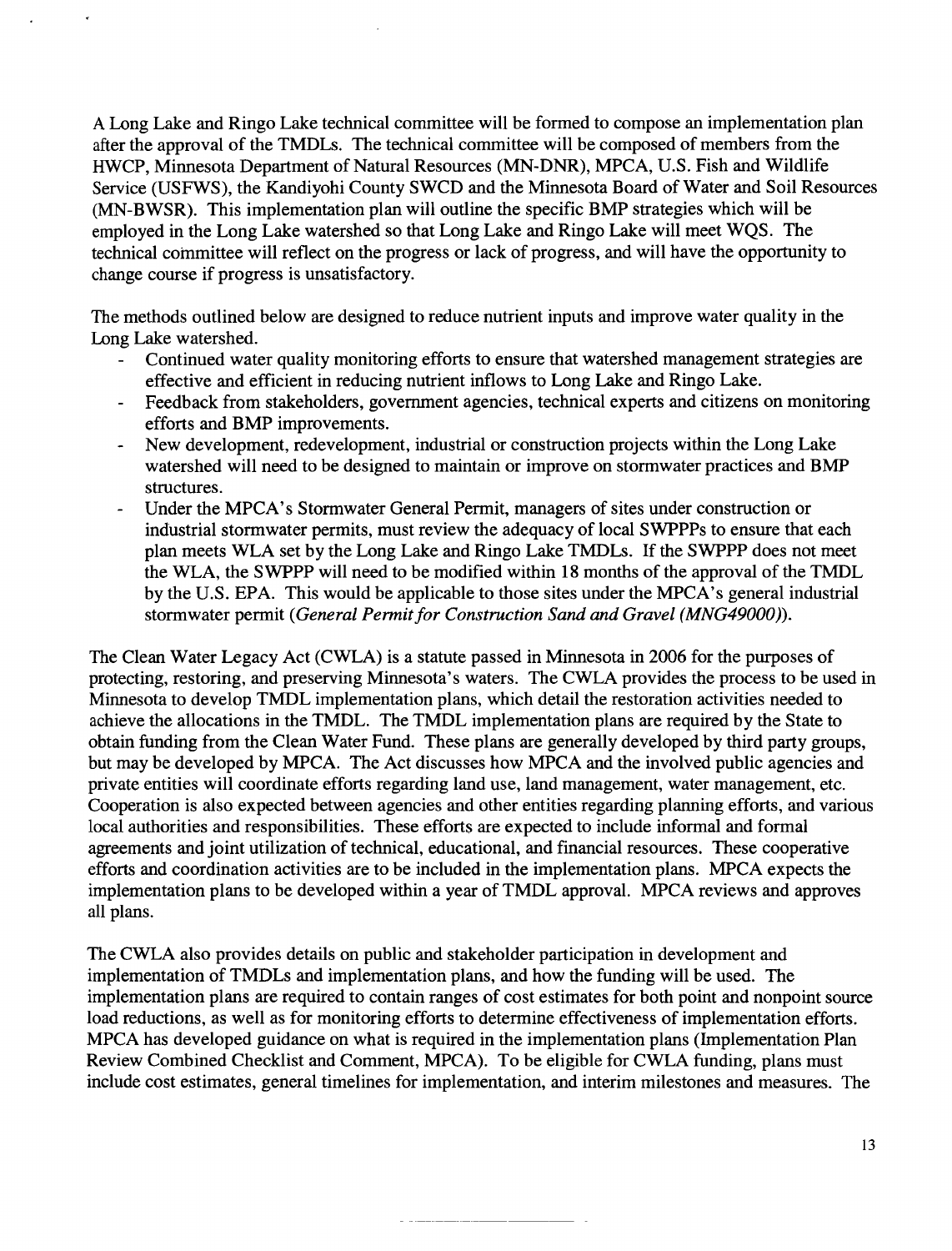Minnesota Board of Soil and Water Resources administers the Clean Water Fund, and has developed a detailed grants policy explaining what is required to be eligible to receive Clean Water Fund money (FY '11 Clean Water Fund Competitive Grants Policy; Minnesota Board of Soil and Water Resources, 2011).

The U.S. EPA finds that this criterion has been adequately addressed.

## 9. Monitoring Plan to Track TMDL Effectiveness

EPA's 1991 document, *Guidance for Water Quality-Based Decisions: The TMDL Process* (EPA 440/4-91-001), recommends a monitoring plan to track the effectiveness of a TMDL, particularly when a TMDL involves both point and nonpoint sources, and the WLA is based on an assumption that nonpoint source load reductions will occur. Such a TMDL should provide assurances that nonpoint source controls will achieve expected load reductions and, such TMDL should include a monitoring plan that describes the additional data to be collected to determine if the load reductions provided for in the TMDL are occurring and leading to attainment of water quality standards.

## Comment:

Section 7.3 of the final TMDL document outlines the planned water monitoring efforts by the HCWP and the MPCA. Both of these organizations will continue to monitor water quality in Long Lake and Ringo Lake. The monitoring plan outlined in the final TMDL consists of visiting Long Lake and Ringo Lake twice monthly between June to September in order to collect water quality measurements for dissolved oxygen, temperature, pH and conductivity. Total phosphorus, chlorophyll-a, and Secchi disc depth would be measured once every three years, at a minimum. The MPCA recommends that Secchi depth measurements continue in Long Lake on a regular basis. The Secchi depth measurements are collected by the Cooperative Lakes Monitoring Program (CLMP) to evaluate long-term water quality trends.

There are no plans to continue the phytoplankton (microscopic plant organisms) or zooplankton (microscopic "animal" plankton that typically feed on phytoplankton) monitoring in Long Lake and Ringo Lake. Additional fishery surveys will be conducted by the MN-DNR. Results of biological monitoring will aid watershed managers in their understanding how BMP phosphorus removal efforts are impacting the ecological community. The MPCA recommends that the biological surveys be conducted during those years which water quality measurements are also collected, thus linking biological and chemical monitoring data.

The U.S. EPA finds that this criterion has been adequately addressed.

# 10. Implementation

EPA policy encourages Regions to work in partnership with States/Tribes to achieve nonpoint source load allocations established for 303(d)-listed waters impaired by nonpoint sources. Regions may assist States/Tribes in developing implementation plans that include reasonable assurances that nonpoint source LAs established in TNIDLs for waters impaired solely or primarily by nonpoint sources will in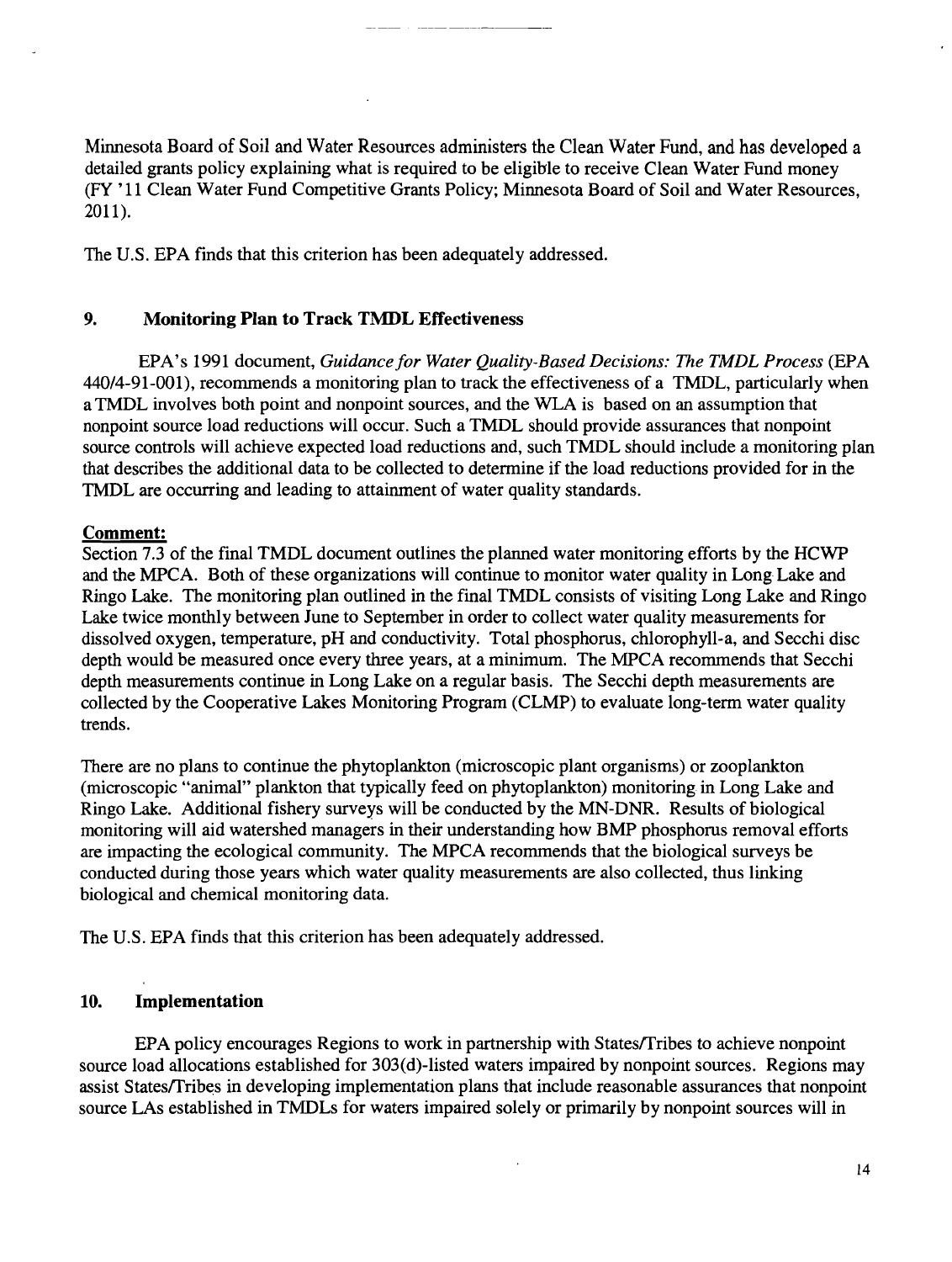fact be achieved. In addition, EPA policy recognizes that other relevant watershed management processes may be used in the TMDL process. EPA is not required to and does not approve TMDL implementation plans.

## **Comment:**

Implementation strategies are outlined in Section 7.0 (pages 50 to 52 of the final TMDL document). A detailed implementation plan will be developed by the Long Lake and Ringo Lake technical committee after the approval of the TMDL. The Long Lake and Ringo Lake technical committee will be composed of members from the HWCP, MN-DNR, MPCA, USFWS, the Kandiyohi County SWCD and MN-BWSR. These agencies will be responsible for assisting in the management of public lands and waters within the Long Lake watershed and for creating adaptive management strategies to meet changing water quality conditions within the watershed. BMP strategies will focus on: reducing nutrient inputs from urban and residential areas, agricultural areas, sand and gravel operation areas, and from internal sources.

*Urban/Residential Nutrient Reduction Strategies:* These strategies involve reducing stormwater runoff from lakeshore homes and other residences within the Long Lake watershed. These nutrient reduction practices could include the installation of rain gardens, stormwater settling basins, lake shore buffer strips, permeable pavement, biofiltration basins, and other low impact practices. Other nutrient reduction strategies involve vegetation management and lawn fertilizer reduction practices.

*Septic Field Maintenance:* Local septic management programs and educational opportunities can aid in the reduction of septic pollution. Educating the public on proper septic maintenance, finding and eliminating illicit discharges and repairing failing systems could lessen the impacts of septic derived nutrients inputs into the Long Lake watershed.

*Public Education Efforts:* Public programs will be developed to provide guidance to the general public on nutrient reduction efforts and their impact on water quality. These educational efforts could also be used to inform the general public on what they can do to protect the overall health of Long Lake and Ringo Lake.

*Agricultural Reduction Strategies:* These strategies involve reducing nutrient transport from fields, via manure and fertilizers, and minimizing soil loss. Specific practices would include: stream buffer strips, lake shore buffer strips, streambank stabilization practices (gully stabilization), manure runoff controls, installation of fencing near streams, wetland restoration, and nutrient management planning.

*Gravel Operations/Construction Stormwater Reduction Strategies:* Construction and industrial (sand and gravel operations) stormwater will be considered in compliance with the TMDL if the operators of these facilities review the adequacy of local SWPPPs to ensure that each plan meets the WLA set by the Long Lake and Ringo Lake TMDLs. If the SWPPP does not meet the WLA, the SWPPP will need to be modified within 18 months of the approval of the TMDL by the U.S. EPA. The operators must follow the guidelines of the permit to ensure that the site remains in compliance with the National Pollutant Discharge Elimination System (NPDES) regulations.

*Internal Loading Reduction Strategies:* The main strategy for improving internal phosphorus loads requires reducing external sources to Long Lake and Ringo Lake. Once the external sources have been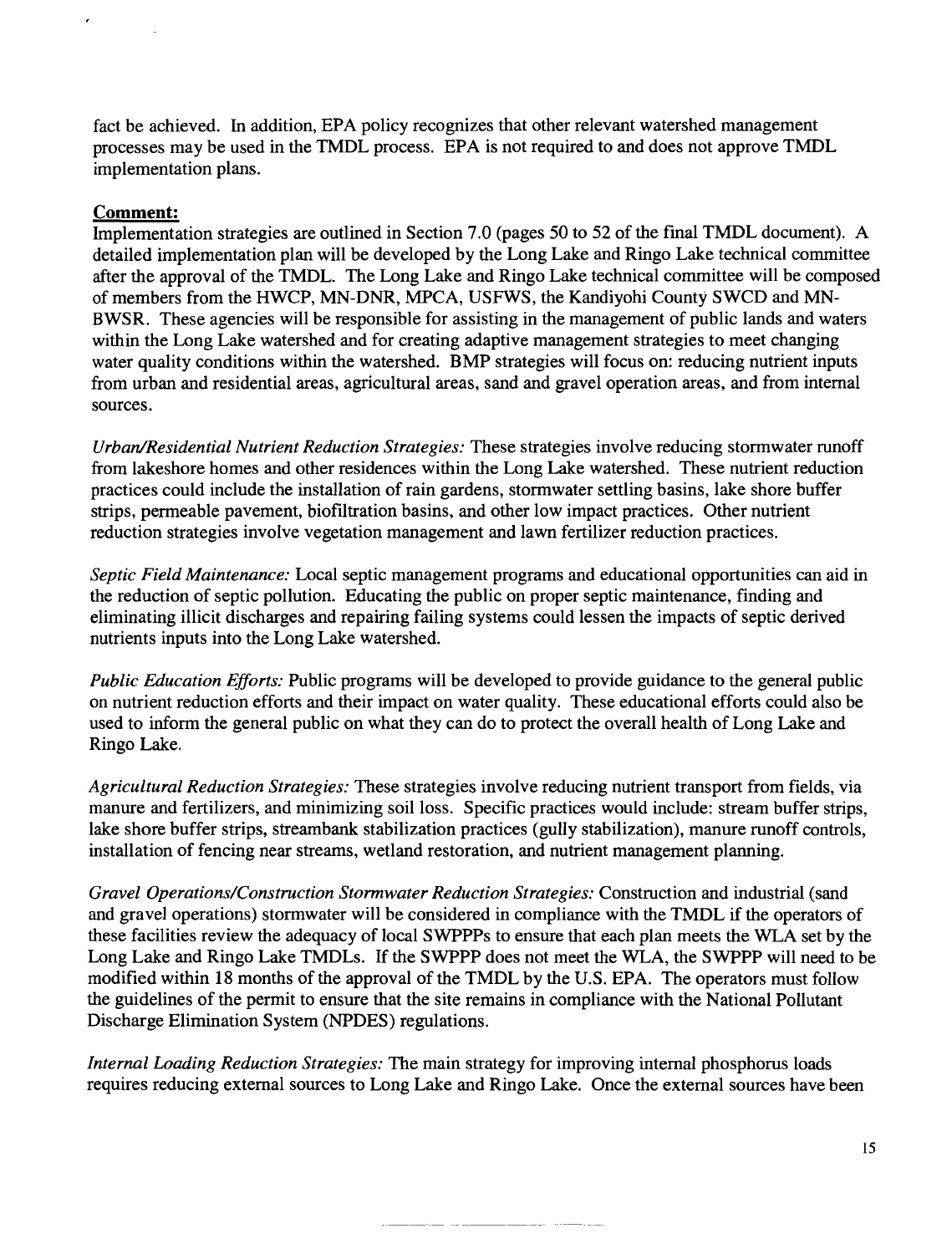eliminated, mitigation efforts can be focused on managing the internal phosphorus sources (i.e. phosphorus found in lake sediments). The following strategies may be employed to reduce the internal phosphorus sources.

- Improved management of fisheries, to maintain healthy game fish populations and reduce the rough fish populations (i.e. carp, bullheads, fathead minnows).
- Improved management of in-lake vegetation in order to limit phosphorus loading and to increase  $\overline{\phantom{a}}$ water clarity.
- Redesigning boating traffic patterns, to limit boat operation in shallow or vegetated areas which may resuspend phosphorus from lake bottom sediments.

The U.S. EPA finds that this criterion has been adequately addressed. The U.S. EPA reviews but does not approve implementation plans.

# 11. **Public Participation**

EPA policy is that there should be full and meaningful public participation in the TMDL development process. The TMDL regulations require that each State/Tribe must subject calculations to establish TMDLs to public review consistent with its own continuing planning process (40 c.F.R. §130.7(c)(1)(ii)). In guidance, EPA has explained that final TMDLs submitted to EPA for review and approval should describe the State's/Tribe's public participation process, including a summary of significant comments and the State's/Tribe's responses to those comments. When EPA establishes a TMDL, EPA regulations require EPA to publish a notice seeking public comment (40 C.F.R.  $§130.7(d)(2)).$ 

Provision of inadequate public participation may be a basis for disapproving a TMDL. If EPA determines that a State/Tribe has not provided adequate public participation, EPA may defer its approval action until adequate public participation has been provided for, either by the State/Tribe or by EPA.

# Comment:

The public participation section of the TMDL submittal is found in Section 6.0 (page 49 of the final TMDL document). The HWCP hosted six meetings with a stakeholder committee between August 2008 and June 2011. Meetings were held to inform the public about the TMDL process, data collection, and to solicit input on the TMDL draft. The stakeholder committee meeting in April 2009 introduced the TMDL process and reviewed water quality data from the 1997 Long Lake Lake Assessment Program (LAP) Study. A meeting was held in June 2010 to review the water quality monitoring data collected during the sampling season (2008 & 2009). In November of 2010, another stakeholder meeting was held to discuss the modeling results and the MPCA provided an overview of the draft Long Lake and Ringo Lake phosphorus TMDLs. Public comments on the draft TMDL were requested by December 2010. A final meeting was held on April 28, 2011, during the public comment period. This meeting was held to answer questions about the draft TMDL and to encourage formal public comments.

The draft TMDL was posted online by the MPCA at (http://www.pca.state.mn.us/water/tmdl). The 30 day public comment period was started on April 18, 2011 and ended on May 18, 2011. The MPCA received 1 public comment and adequately addressed this comment. The MPCA submitted all of the